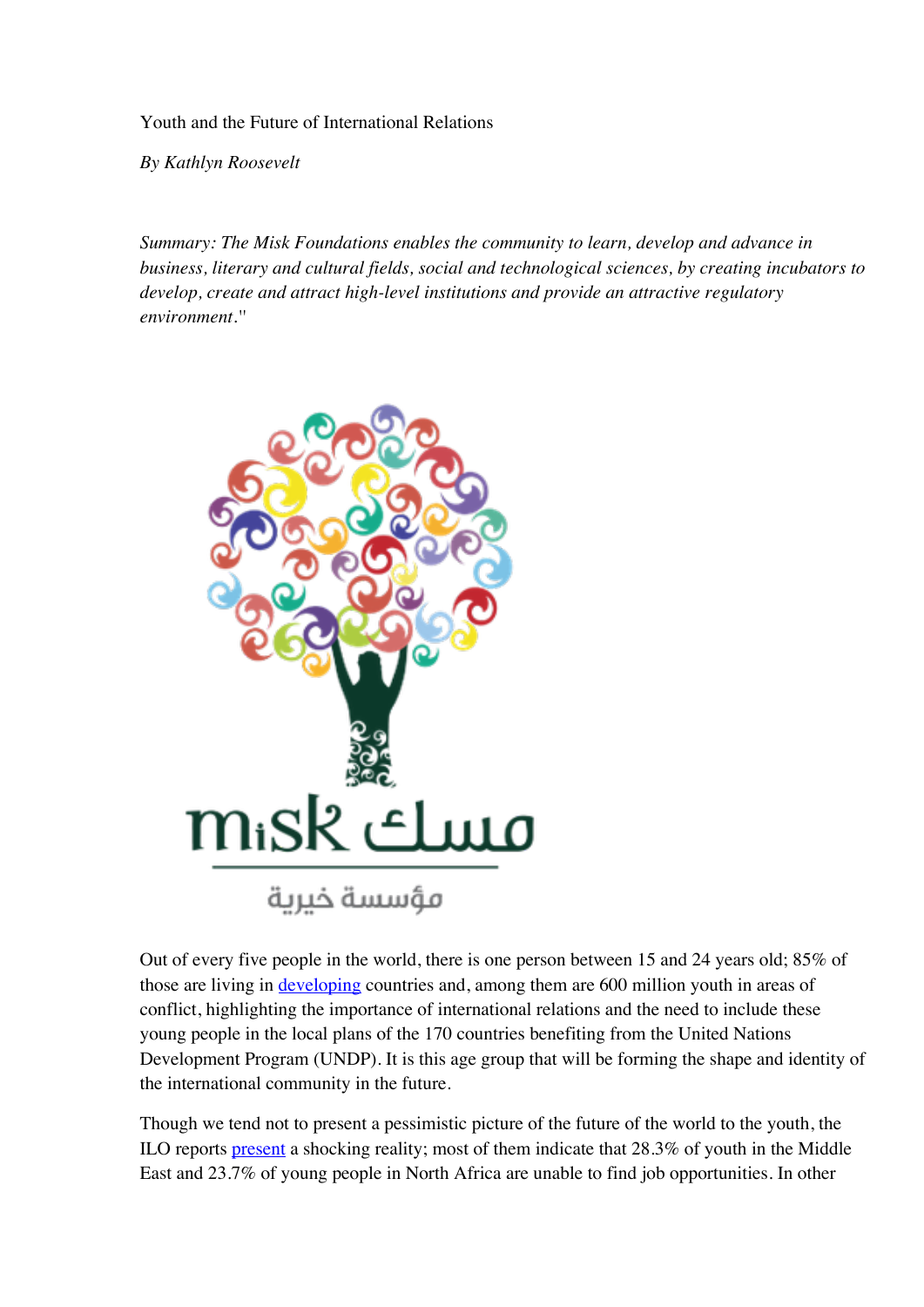regions, such as East and South Asia, the number of unemployed youth is even higher. In the next ten years, the world must create about 600 million productive jobs and there is a glimmer of hope given a number of successful experiences based on cooperation and partnership between states and UN organizations that have been able to find solutions to problems such as youth unemployment.

One of the most commendable experiences in this area is that of the Youth Innovation Program (Youth-IN), known as the Caribbean Network for Youth Development: a project focused on entrepreneurship in the Caribbean, which has educated more than 1,700 young people on how to conduct and manage diverse businesses and pioneer businesses through on-the-job training in laboratories and electronic seminars, in collaboration with regional and national partners who support the initiative.

Similar initiatives have been set in place in Nicaragua, where a large proportion of young people have been successfully integrated into the labor market, principally by identifying specialized priorities and strategies in the education sector, as has happened in a number of countries in South Latin America and the Caribbean.

Spain stands out as a powerful example of excellence and success. It has been able to introduce important programs to find and create new youth leaders in an intensive program which was started in 2009 and continues today. Many of its graduates are now leading the scene in all sectors.

Countries such as Colombia, Ecuador, Guatemala, Mexico and Paraguay have also provided similar experiences that have been successful in empowering around 661 leaders at various levels in those countries.

In the Middle East, the Saudi experience emerges as a model for youth empowerment led by the foundation of the Crown Prince of Saudi Arabia (Mohammed bin Salman Foundation - Misk), one of the initiatives launched by the young prince, was to build a new generation of young people from his country who would be capable of achieving the goals and plans of the future state of 2020, and 2030, in all aspects of society. The focus of this initiative lies on four main factors: technology, culture, media, and education.

`` We enable the community to learn, develop and advance in business, literary and cultural fields, social and technological sciences, by creating incubators to develop, create and attract high-level institutions and provide an attractive regulatory environment, " the Misk Foundations states while defining its goals on its website.

Like the programs and initiatives mentioned in Spain, Mexico, Nicaragua, and others, the Saudi Initiative relies in large part on cooperation with UN organizations such as UNESCO, where it has launched a joint program entitled "Misk-UNESCO Collaborative Training"

The program receives "Saudi students between the ages of 20 and 30 years, undergraduate degree in education, culture, natural sciences, humanities, social, communications, or any other field related to the management of organizations and international relations." The program